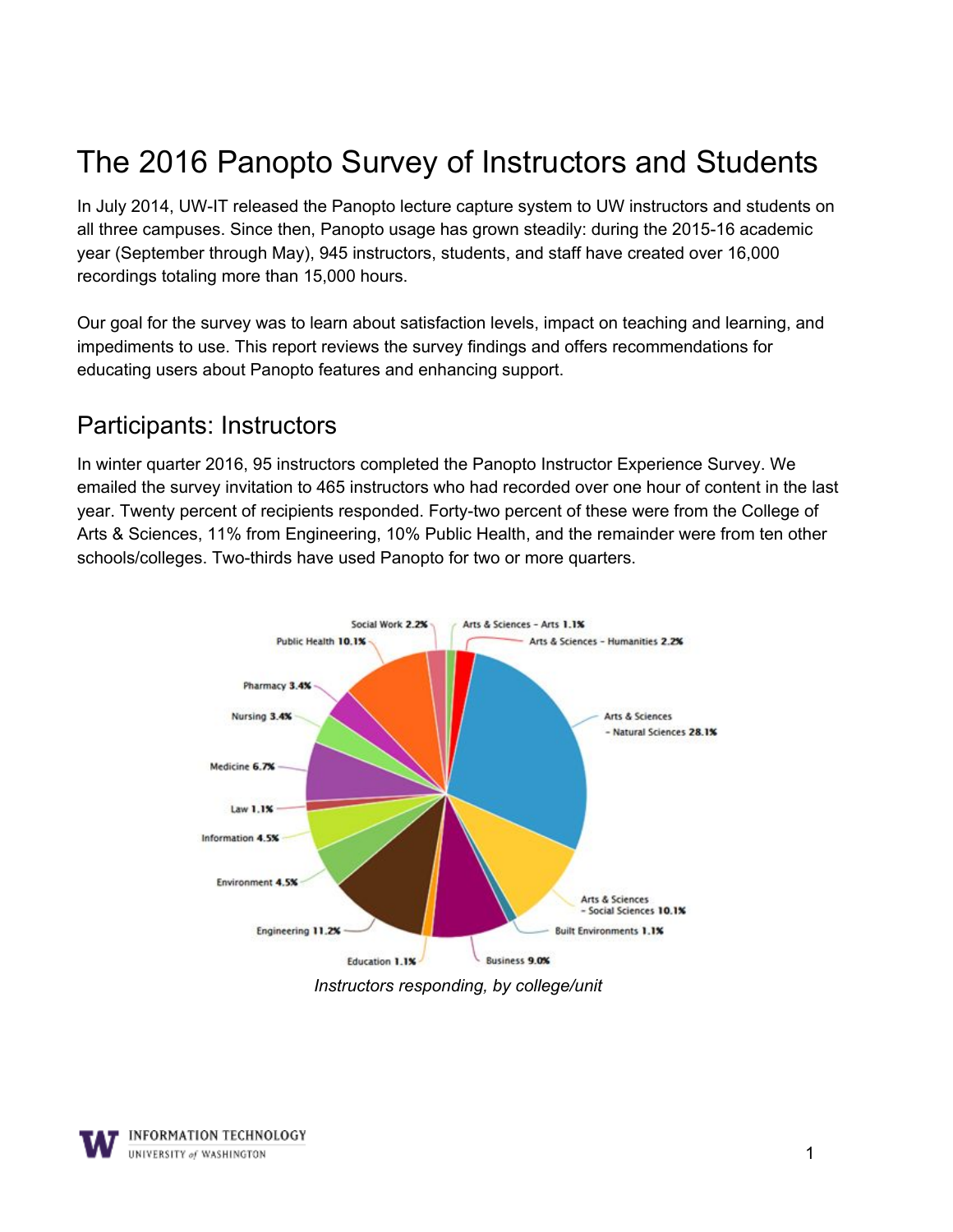## Participants: Students

 In spring quarter 2016, we administered the Panopto Student Experience Survey. Of the 7,000 students invited to take respond, 953 completed it—a nearly 14% response rate. All class levels and most schools were well represented.



*Students responding, by college/unit*



*Class standing of student respondents*

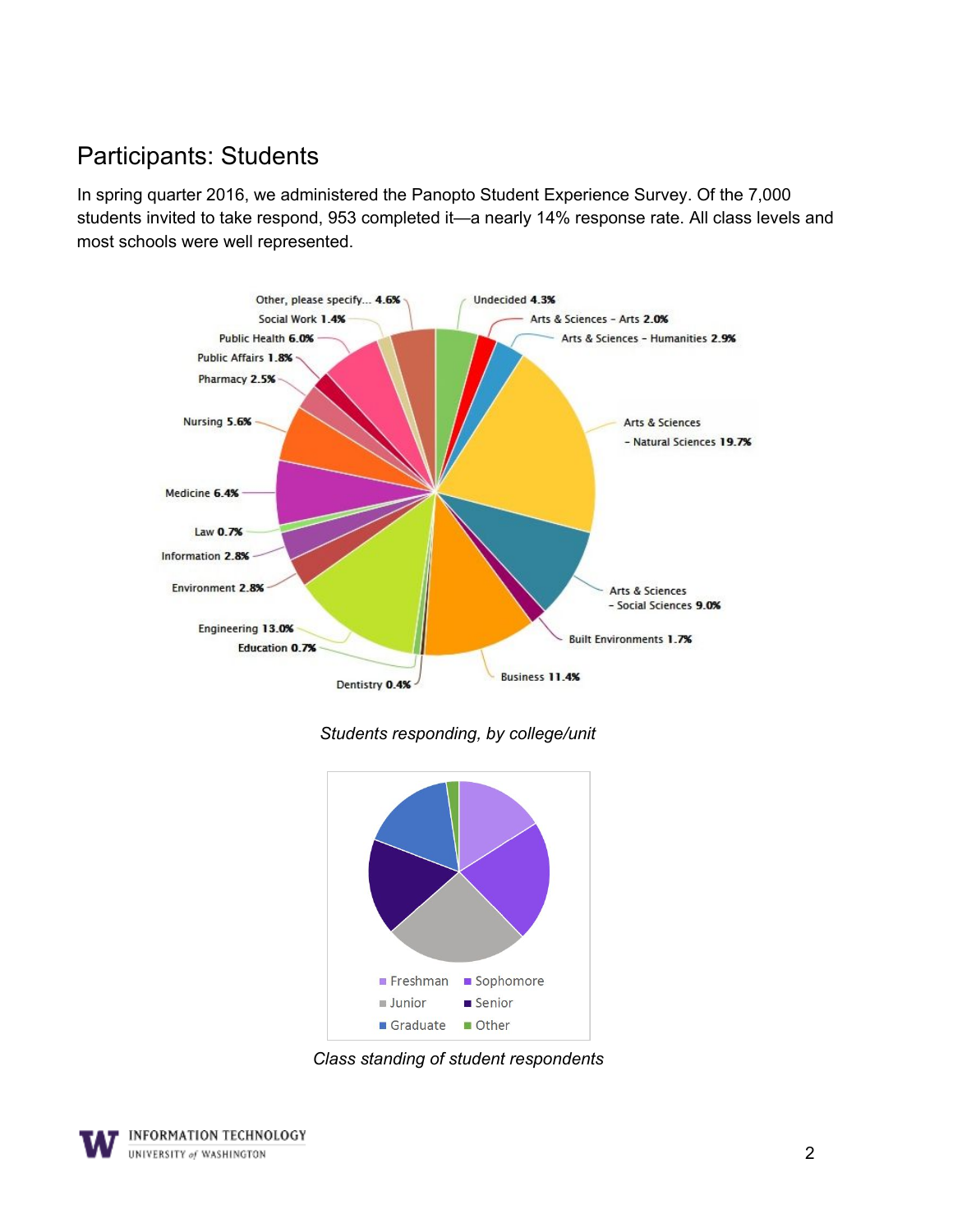# Findings

#### Instructor uses

 When asked about a specific course in which they had used Panopto, instructors reported that the most common uses for Panopto were: recording classroom lectures (75%) and recording lectures outside of class (35%). Only four percent of instructors who responded required students to create recordings. When asked about other uses of Panopto (beyond recording), instructors reported sharing recordings with colleagues in or outside the UW (44%), editing recordings (44%), reviewing analytical data (30%), and scheduling recordings (29%).

#### Student viewing

 A majority of students viewed most or all recordings from their course and over half often viewed the entire recording.

| <b>Response</b>       | Percentage |
|-----------------------|------------|
| Only a brief portion  | 14%        |
| A substantial portion | 37%        |
| All of the recording  | 58%        |

#### *Reported duration of recording views*

#### Student goals for viewing recordings

 Objectives when viewing recordings vary, but all are aimed at getting a better handle on course material. Many reported reviewing what they did not understand (67%), studying for an exam (66%), or reviewing a missed class (60%). Nearly half take notes within a recording (46%). Almost a third use recordings to prepare for a class (30%).

#### **Support**

Instructors are availing themselves of UW-IT support. When instructors need help with Panopto, many send messages to [help@uw.edu](mailto: help@uw.edu) (51%) and use UWIT documentation (47%). Instructors also use Panopto's documentation (41%) or ask a colleague for help (26%). Most students (77%) indicated they did not need help with Panopto. Those who did need help most often asked people they knew (an instructor, TA, classmate or friend) for assistance (26%).

#### **Satisfaction**

 platforms/devices (84%). Three percent reported having problems significant enough that they Most instructors were satisfied with the reliability (85%), ease of use (86%), and function across would not use the service again.

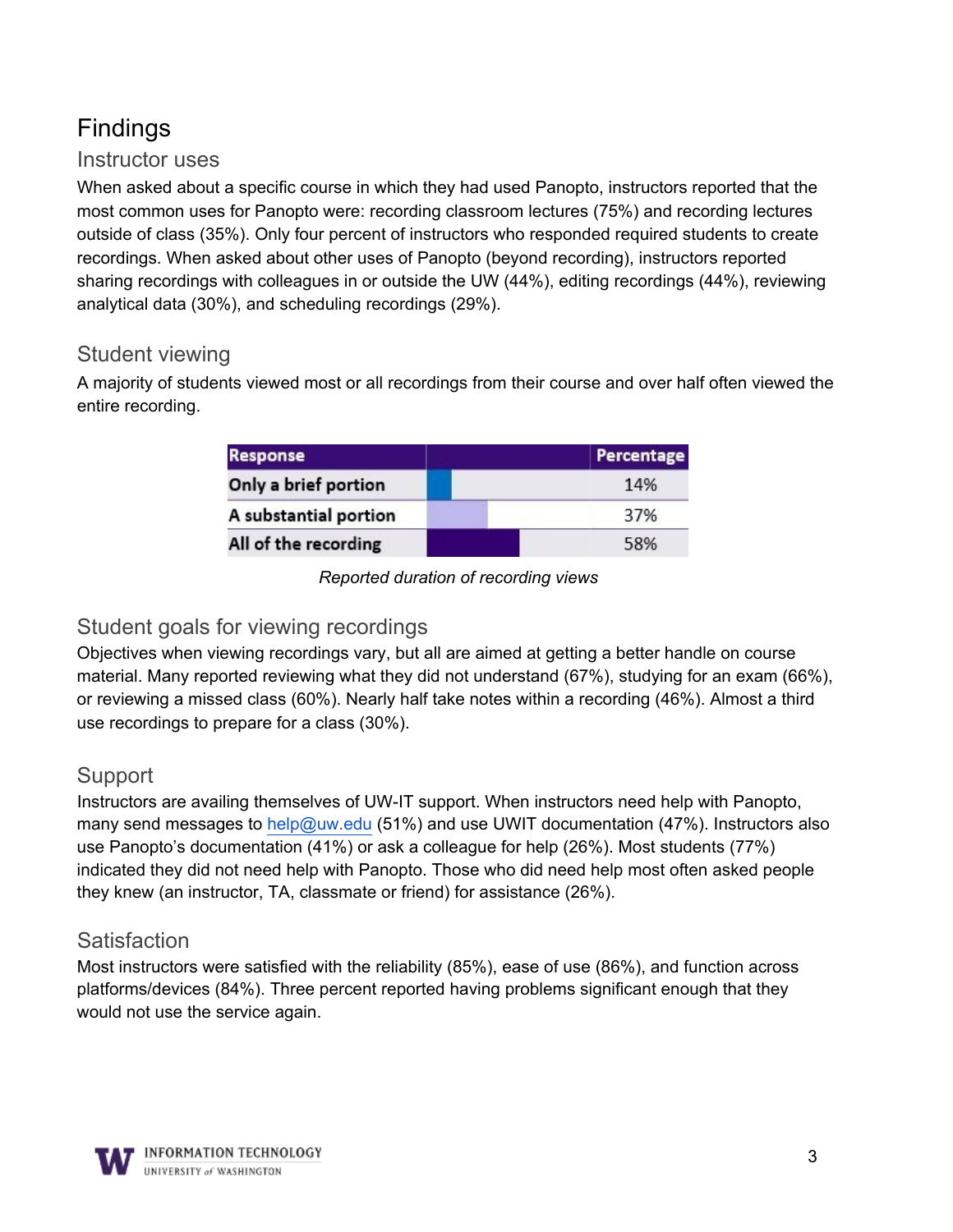|                                             | Very satisfied: No<br>problems, great<br>to use | Satisfied: Minor<br>problems, none<br>that got in way of<br>use | Dissatisfied:<br>Major problems,<br>but still using | Very dissatisfied:<br>Major problems,<br>will not use again |
|---------------------------------------------|-------------------------------------------------|-----------------------------------------------------------------|-----------------------------------------------------|-------------------------------------------------------------|
| Reliability                                 | 28%                                             | 57%                                                             | 12%                                                 | 3%                                                          |
| Ease of use                                 | 33%                                             | 53%                                                             | 10%                                                 | 3%                                                          |
| <b>Function across</b><br>platforms/devices | 32%                                             | 52%                                                             | 13%                                                 | 3%                                                          |

*Instructor satisfaction levels* 

Most instructors would recommend Panopto to a colleague who is interested in lecture capture (79%). An additional 15% would recommend it under certain conditions.

## Impact on Teaching and Learning

Survey responses indicated that, overall, Panopto has had a positive impact on teaching and learning.

#### New approaches to teaching

Instructors reported positive changes in their teaching due to Panopto. Some of the most commonly reported changes included:

- Flipping their classroom/doing more active learning.
- Recording guest speakers.
- Giving more quizzes in class to encourage attendance.
- Supporting absent students more effectively and efficiently.
- Covering more content and having deeper discussions.
	- *○ "Our students truly appreciate it and we can move them a step further along in the learning process. It makes them efficient and allows them access to the lecture content in multiple stages of learning."* — UW Instructor

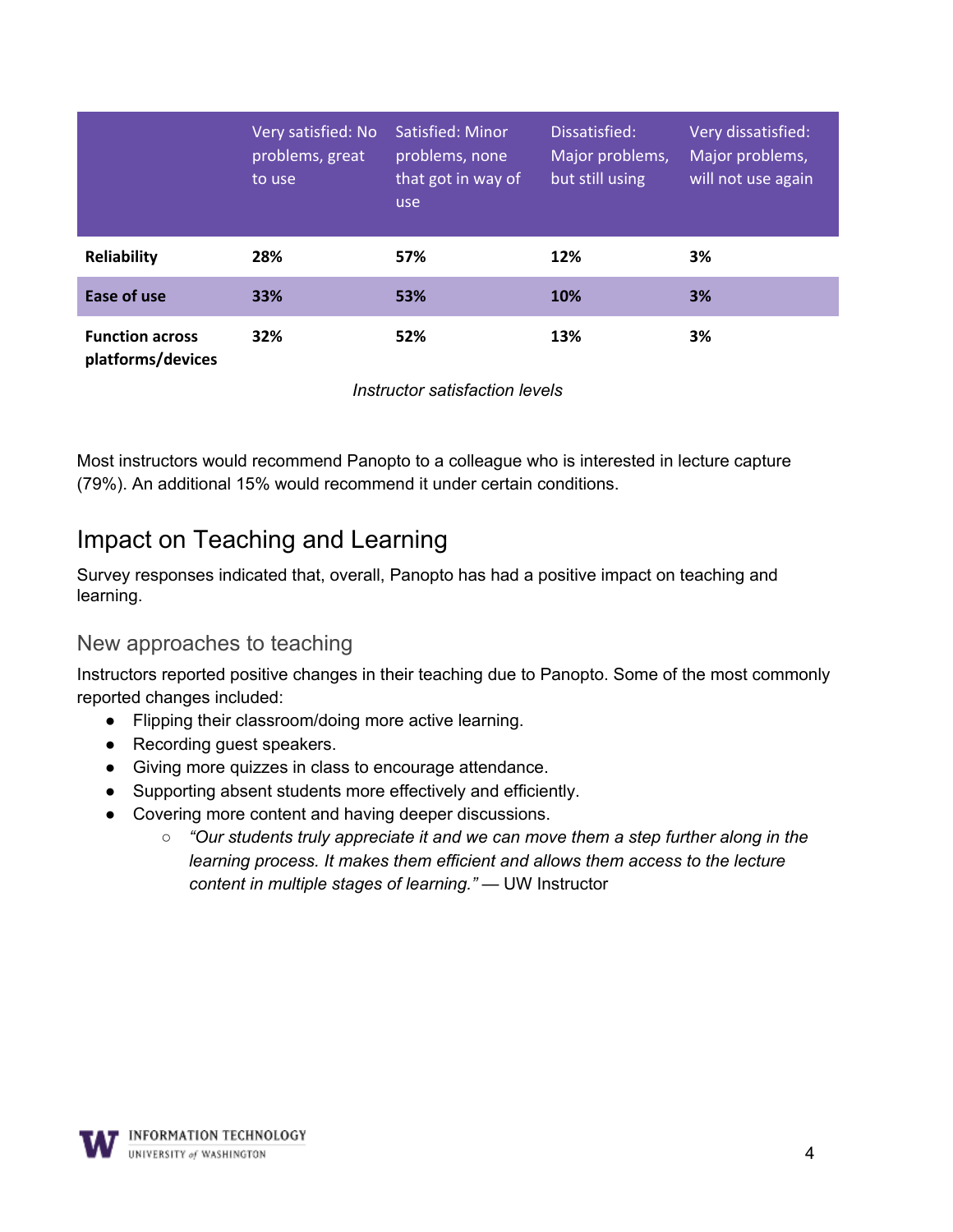Accommodation of learner needs

- Instructors reported that it was easy for students to get the content and make up assignments when they missed class; this was very helpful for athletes who travel, commuters caught in traffic, and students who were sick.
- Non-native speakers and students with disabilities benefit from the use of Panopto.
	- "*Panopto is an important component of accessibility. Without it my disability would prevent me from having the same academic experience. Thank you for Panopto—it enables me to have a rich academic experience*." — UW Student
	- $\circ$  "Non-native speakers especially like being able to re-watch lectures." UW **Instructor**

#### Opportunities to review material

- Students report that Panopto is helpful for reviewing for exams and provides opportunities to review difficult or confusing material.
	- *"Being able to revisit lectures is very helpful when studying for exams. I think it should be standard for all students to receive these recordings."* — UW Student
	- *"Enabled me to pay more attention to the instructor in class instead of note taking, since I could review. Also lowered my stress levels considerably when I had to miss class due to illness."* — UW Student
- Students appreciate being able to review a lecture as many times as they want and how fast they want.
	- "*I have had students thank me for the ability to catch up when a class is missed, or [sic] able to go back and review what was said in class.*" — UW Instructor

### Responses from students

The majority of student respondents indicated that Panopto has a positive impact on their learning.

- 98% of students agreed that Panopto contributed to their learning.
- 94% felt more secure about learning.
- 91% agreed that viewing recordings improved their grades.
- 15% thought that Panopto had no impact on their learning, but many of these same respondents commented on how helpful it was to be able to view lectures after class, as detailed in the following section.

Several themes emerged from student comments. Panopto:

- Assists with reviewing course material (47% of the comments mentioned this).
- Improves understanding of course material (30% of comments).
- Helps augment notes and catch details (22% of comments).
- Supplements missed class days (16% of comments).
- Allows student to work at their own pace (10% of comments).
- Improves outcomes for the non-traditional student (10% of comments).

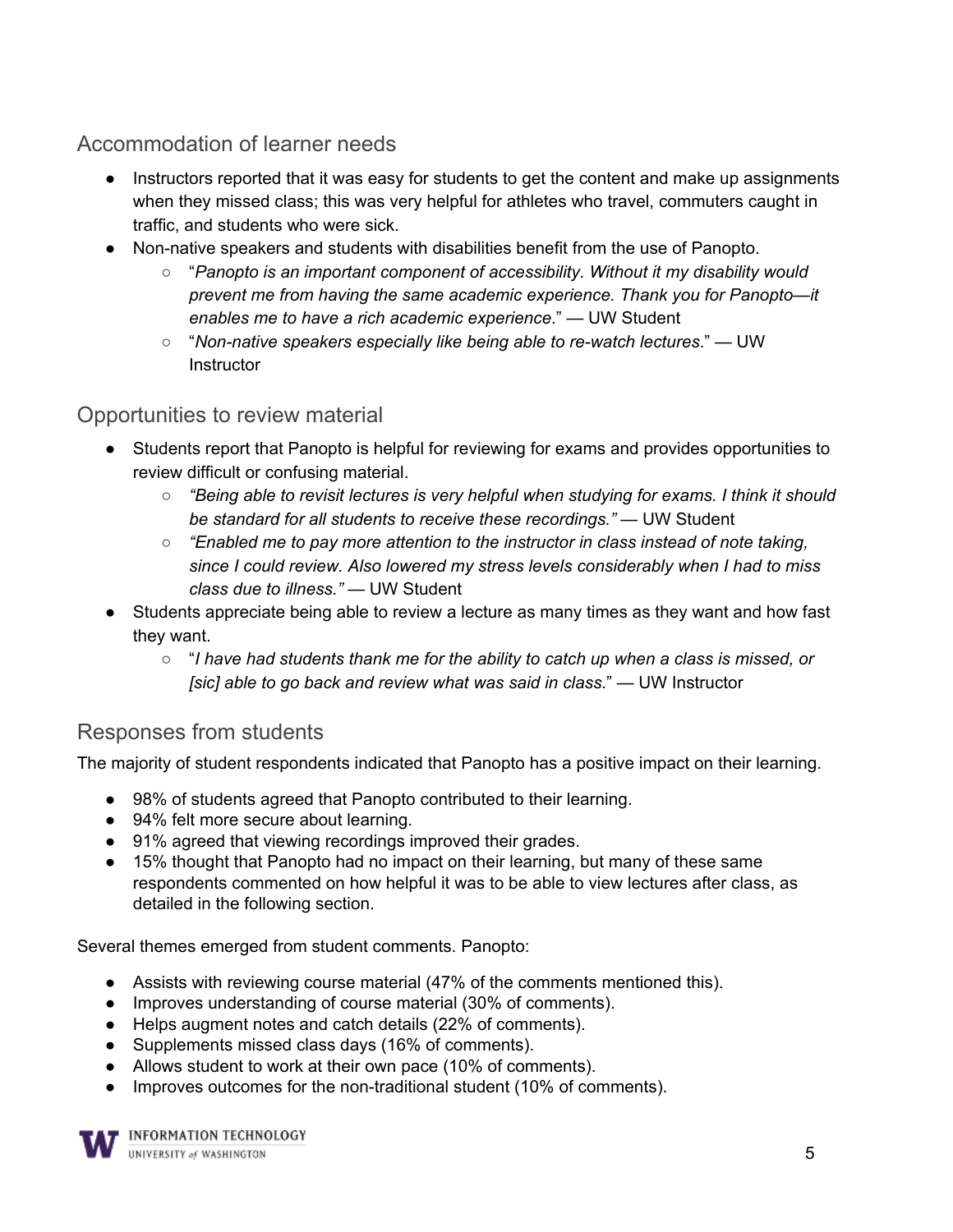## Remaining Challenges

Although instructors and students find Panopto to be a valuable teaching and learning tool, work remains to narrow the gap between Panopto's potential and instructor and student usage of the tool. Steps to address these challenges are outlined in the Recommendations section below.

#### Increase awareness about Panopto features

Most instructors were unaware of most of the features available to viewers.

- Over 75% did not know viewers can comment or ask questions, share notes, search for text, or review the last ten seconds watched.
- Over 60% did not know viewers can take time-stamped notes, create bookmarks, and return to the bookmarked location.
- However, over 60% were aware that viewers can download recordings when permitted, view recordings on a mobile device, and vary the playback speed.

Students were also unaware of several of Panopto features.

- 66% did not know they could download recordings (although instructors can turn off this functionality).
- 66% were unaware they could search for text in a presentation.
- Around half were unaware they could comment or ask questions within a recording (48%), share notes with classmates (50%), and bookmark locations within a recording (49%).

#### Increase awareness of training opportunities, communications

Over half (57%) of the instructors had not attended Panopto workshops; 28% were unaware that the workshops exist. Nearly one-quarter of instructor respondents said that communication from UW-IT to the Panopto mailing list is clear and timely; however, only six respondents were actually subscribed to the list. Nearly 39% reported not receiving the email updates, and seven instructors were unsure. Seventy percent said that their preferred method of communication is to receive an email, but several wrote that they receive so many messages that it is hard to track them.

Several students commented that they could use some training to learn about functionality that they did not know existed.

### Address concerns about Panopto's impact on class attendance

- Several instructors were concerned about Panopto's potential to negatively affect classroom attendance.
	- *"In-person attendance goes down if I record my lectures. This is why I am very cautious against using this for undergrads. It gives them too much rope with which to hang themselves."*
	- *○ "Students tend to rely too much on it and if a recording fails it becomes a problem for the instructor."*

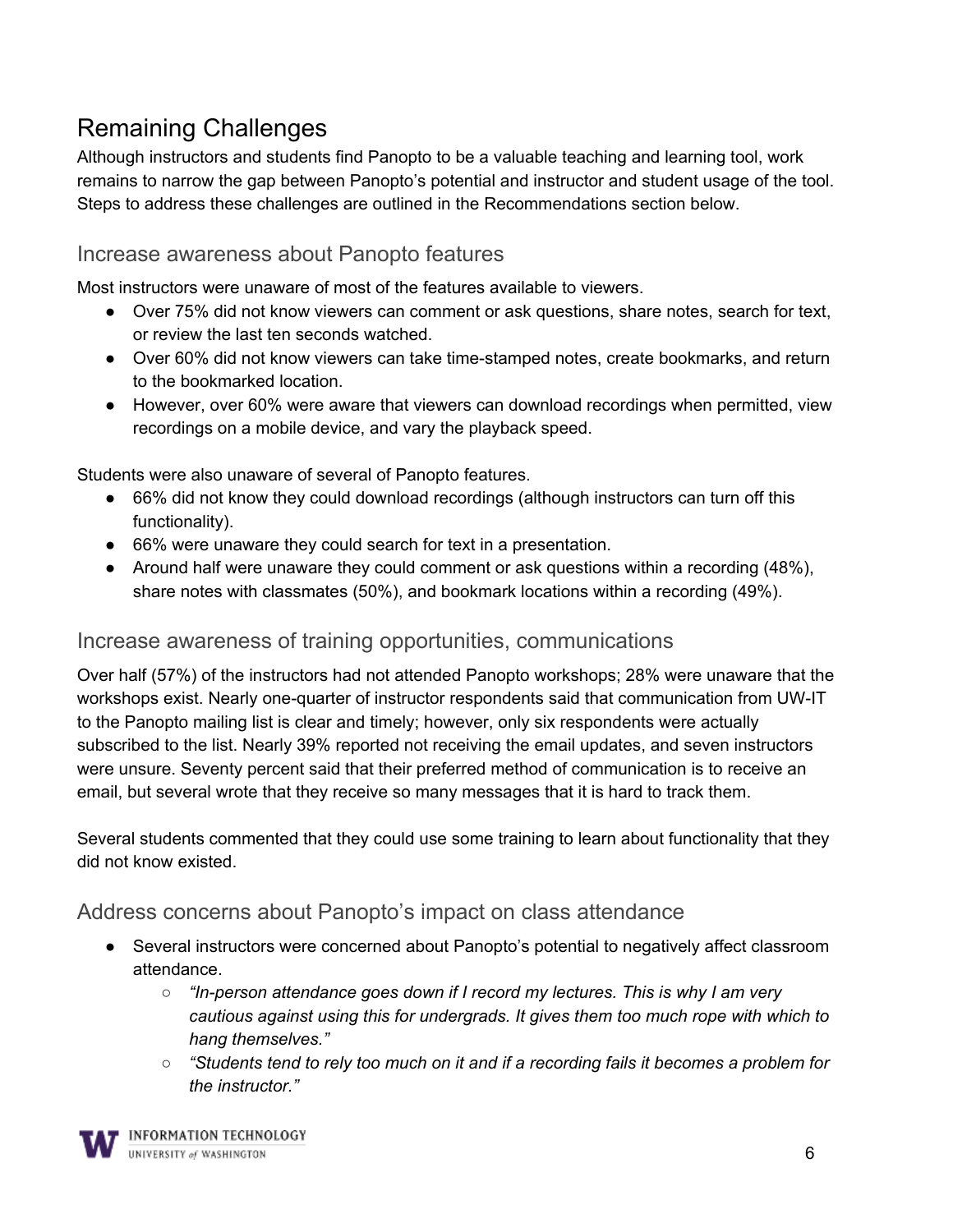- Some instructors were more positive about the impact on attendance.
	- *○ "Students are excited because they save money by not having to park and do not have to fight Seattle traffic one day per week. Results: one less excuse as to why they cannot view or attend the class."*
	- *○ "Some students do not attend class, because they have access to the recordings. However, many students still attend class AND view the recordings for particular topics. Or they tell me they watch all the videos (in addition to attending class) to improve their notes."*
- In contrast, 30% of students responded that they were less likely to attend class. However, many of these same students made comments about going to class and watching the lectures later. Several also commented about being able to stay home when they were sick. Most students saw Panopto as a safety net that allowed them to catch up when they had a legitimate reason for missing class. Only 2% commented or implied that Panopto recordings made them more likely to skip class out of convenience or laziness.

#### Most common issues and needs

Students and instructors both identified areas for improvement or needs that were not being met. In some cases, changes have been made by Panopto and/or UW-IT since the survey was given.

- A few instructors asked for more options to position cameras, better Mac recorders, better support, and recorder indicators. Since the survey, Panopto has completely overhauled the Mac recorder; Panopto and UW-IT continue to improve their support; and UW-IT has installed devices to display recording status in classrooms with automated recorders. Also, in most rooms with cameras, instructors can select pre-sets and customize camera position. Learning Technologies and Classroom Technologies and Events plan to enhance support for these latter functions.
- Instructors experienced issues with unreliable recordings, editing, and using Panopto with different programs and operating systems. Since the survey, Panopto has updated and improved their recorders, improved their editing software (and continues to make improvements), and fixed many bugs.

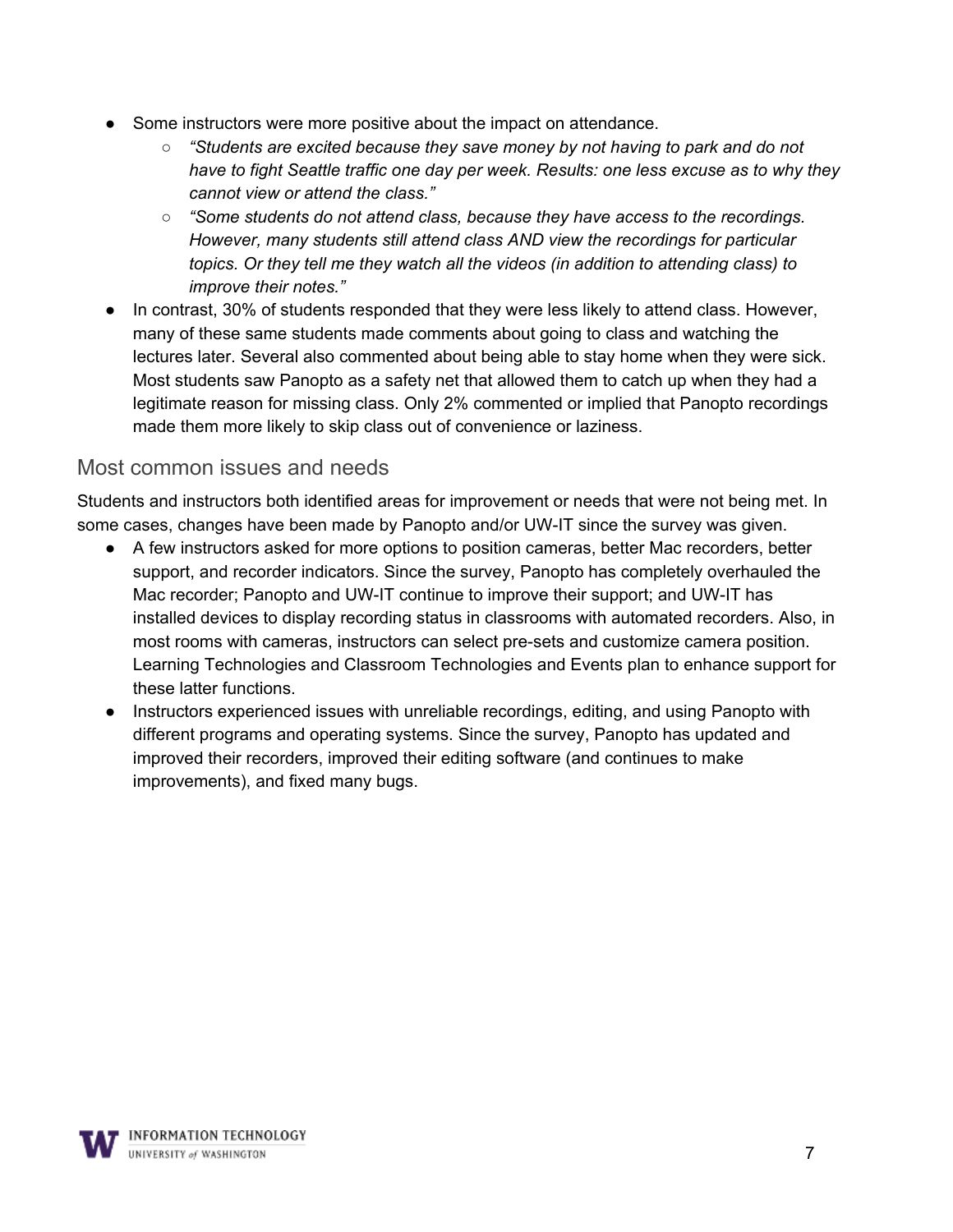#### **Issues**

Students reported the following challenges in using Panopto.

Problems with recordings

- Poor audio and video quality (20% of the comments were about this).
- Generally did not work, was not available (6% of comments).

Issues with mobile devices

- 49% did not know about the mobile app.
- 34% did not know they could view recordings on a mobile device.
- 39% access recordings using mobile devices.

Problems navigating content

- Recordings are hard to find (12% of comments).
- It is difficult to find content within recordings (18% of comments).

Needs

- More classes should use Panopto (26% of comments).
- Students want to be taught how to use Panopto features, and several requested (better) captioning. Since the survey, UW-IT has created student-centered documentation and worked with Panopto to improve captioning.

## Recommendations

Of the recommendations below, several have already been completed (indicated by \*) or are in progress (\*\*).

1. Increase student and instructor awareness of Panopto viewing functionality and how to use it.

- a. Increase publicity about instructor workshops.\*\*
- b. Create and share [documentation](https://itconnect.uw.edu/learn/tools/panopto/viewing-panopto-recordings/) about viewing functionality.<sup>\*</sup>
- 2. Help instructors become aware of updates by reminding them about the opportunity to subscribe to the Panopto mailing list.\*\*
- 3. Establish best practices for organizing and naming videos.
- 4. Prioritize and escalate reported issues to Panopto. Share feedback on mobile issues.\*
- 5. Follow up with students to point out viewing options and the mobile app, and send feedback to Panopto so they can improve the mobile experience. Include information about how to use Panopto in student orientations.\*\*